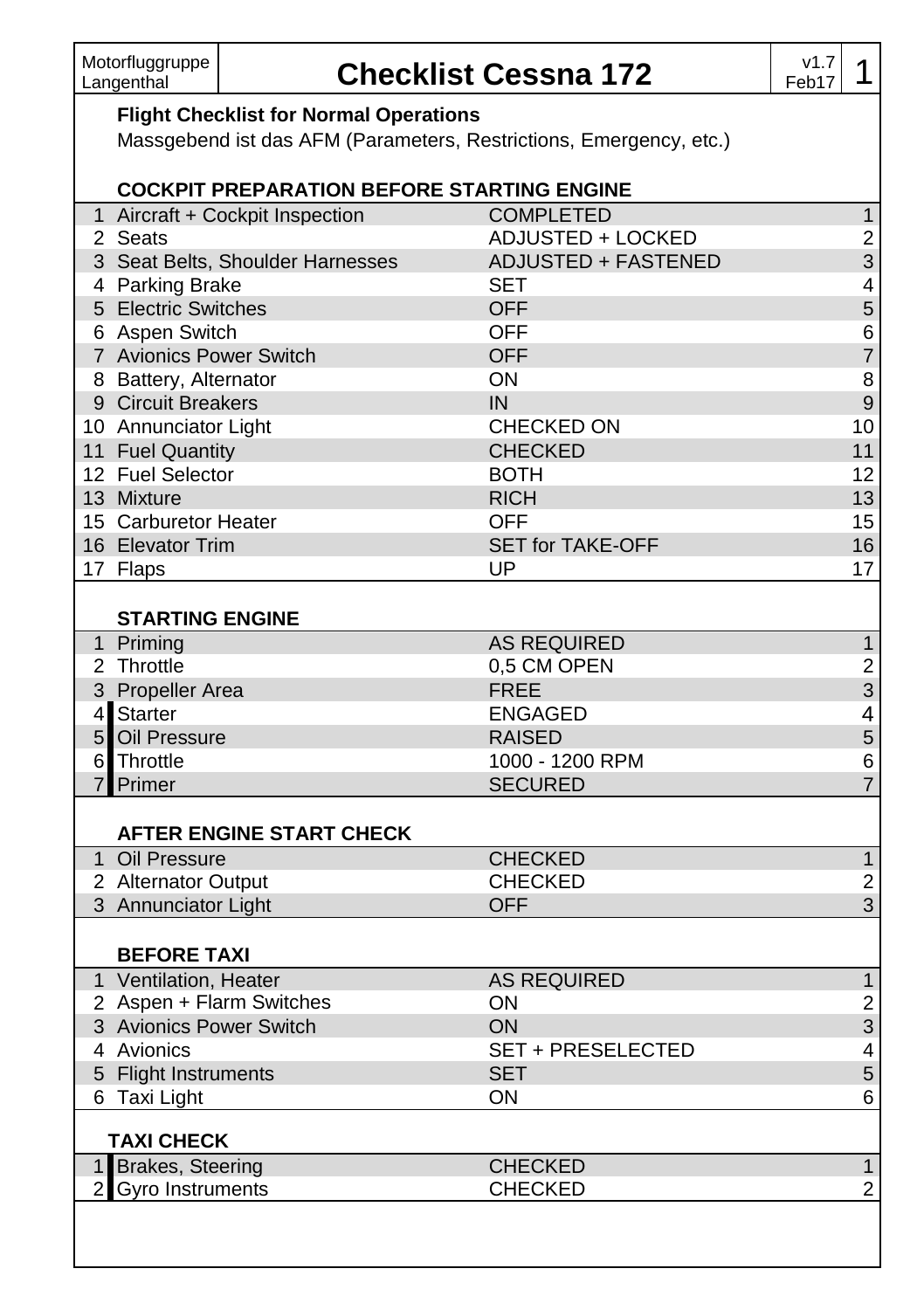| Motorfluggruppe<br>Langenthal |                          |                                                               | <b>Checklist Cessna 172</b>          | v1.7<br>Feb17 | $\overline{2}$          |
|-------------------------------|--------------------------|---------------------------------------------------------------|--------------------------------------|---------------|-------------------------|
|                               | <b>RUN-UP</b>            |                                                               |                                      |               |                         |
|                               | 1 Parking Brake          |                                                               | <b>SET</b>                           |               | $\mathbf{1}$            |
|                               | 2 Taxi Light             |                                                               | <b>OFF</b>                           |               | $\overline{2}$          |
|                               | 3 Engine Temperature     |                                                               | <b>GREEN</b>                         |               | 3                       |
|                               | 4 Throttle               |                                                               | 1700 RPM                             |               | 4                       |
|                               | 5 Alternator Output      |                                                               | <b>CHECKED</b>                       |               | 5                       |
|                               | 6 Engine Instruments     |                                                               | <b>CHECKED GREEN</b>                 |               | 6                       |
|                               | 7 Annunciator Light      |                                                               | <b>CHECKED OFF</b>                   |               | $\overline{7}$          |
|                               | 8 Magnetos               |                                                               | CHECKED (Drop RPM < 125 / Diff < 50) |               | 8                       |
|                               | 9 Carburetor Heater      |                                                               | <b>CHECKED</b>                       |               | 9                       |
|                               | 10 Mixture               |                                                               | <b>CHECKED</b>                       |               | 10                      |
|                               | 11 Throttle              |                                                               | IDLE (500 - 700 RPM)                 |               | 11                      |
|                               | 12 Throttle              |                                                               | 1000 RPM                             |               | 12                      |
|                               |                          |                                                               |                                      |               |                         |
|                               | <b>DEPARTURE CHECK</b>   |                                                               |                                      |               |                         |
|                               |                          | 1 Seat Belts, Shoulder Harnesses                              | <b>FASTENED</b>                      |               | $\mathbf{1}$            |
|                               | 2 Fuel Quantity          |                                                               | <b>CHECKED</b>                       |               | $\overline{c}$          |
|                               | 3 Fuel Selector          |                                                               | <b>BOTH</b>                          |               | 3                       |
|                               | 4 Mixture                |                                                               | RICH / AS REQUIRED                   |               | 4                       |
|                               | 5 Carburetor Heater      |                                                               | <b>OFF</b>                           |               | 5                       |
|                               | 6 Magnetos               |                                                               | <b>BOTH</b>                          |               | 6                       |
|                               | 7 Throttle Friction Lock |                                                               | <b>SET</b>                           |               | $\overline{7}$          |
|                               | 8 Avionics               |                                                               | <b>SET</b>                           |               | 8                       |
|                               | 9 Flight Instruments     |                                                               | <b>SET</b>                           |               | 9                       |
|                               | 10 Elevator Trim         |                                                               | <b>TAKE-OFF</b>                      |               | 10                      |
|                               | 11 Flaps                 |                                                               | SET, 1st STEP                        |               | 11                      |
|                               | 12 Controls              |                                                               | FREE and CORRECT                     |               | 12                      |
|                               | 13 Doors, Windows        |                                                               | <b>CLOSED</b>                        |               | 13                      |
|                               |                          |                                                               |                                      |               |                         |
|                               |                          | <b>DEPARTURE BRIEFING</b>                                     |                                      |               |                         |
|                               |                          | 1 Surface Wind, V <sub>x</sub> 60 KIAS V <sub>y</sub> 76 KIAS |                                      |               |                         |
|                               |                          | 2 Routing, Altitude, Restrictions                             |                                      |               |                         |
|                               |                          | 3 Emergencies, Best Glide 65 KIAS                             |                                      |               |                         |
|                               | <b>LINE-UP</b>           |                                                               |                                      |               |                         |
|                               |                          | 1 Approach Sector, Runway                                     | <b>CHECKED FREE</b>                  |               | $\mathbf{1}$            |
| 2                             |                          | Lights (Landing Light, Rotating Beacon)                       | ON                                   |               | 2                       |
| 3                             |                          | Wind, Runway Heading                                          | <b>CHECKED</b>                       |               | 3                       |
| 41                            | Transponder              |                                                               | SET 7000 or ACCORDING ATC            |               | 4                       |
|                               |                          |                                                               |                                      |               |                         |
|                               | <b>TAKE-OFF</b>          |                                                               |                                      |               |                         |
| 1                             | <b>Brakes</b>            |                                                               | <b>RELEASED</b>                      |               | $\mathbf{1}$            |
| $\overline{a}$                | Power                    |                                                               | FULL OPEN, RPM CHECKED               |               | $\overline{\mathbf{c}}$ |
| 3                             | Speed                    |                                                               | <b>RISING</b>                        |               | 3                       |
|                               |                          |                                                               |                                      |               |                         |
|                               |                          |                                                               |                                      |               |                         |
|                               |                          |                                                               |                                      |               |                         |
|                               |                          |                                                               |                                      |               |                         |
|                               |                          |                                                               |                                      |               |                         |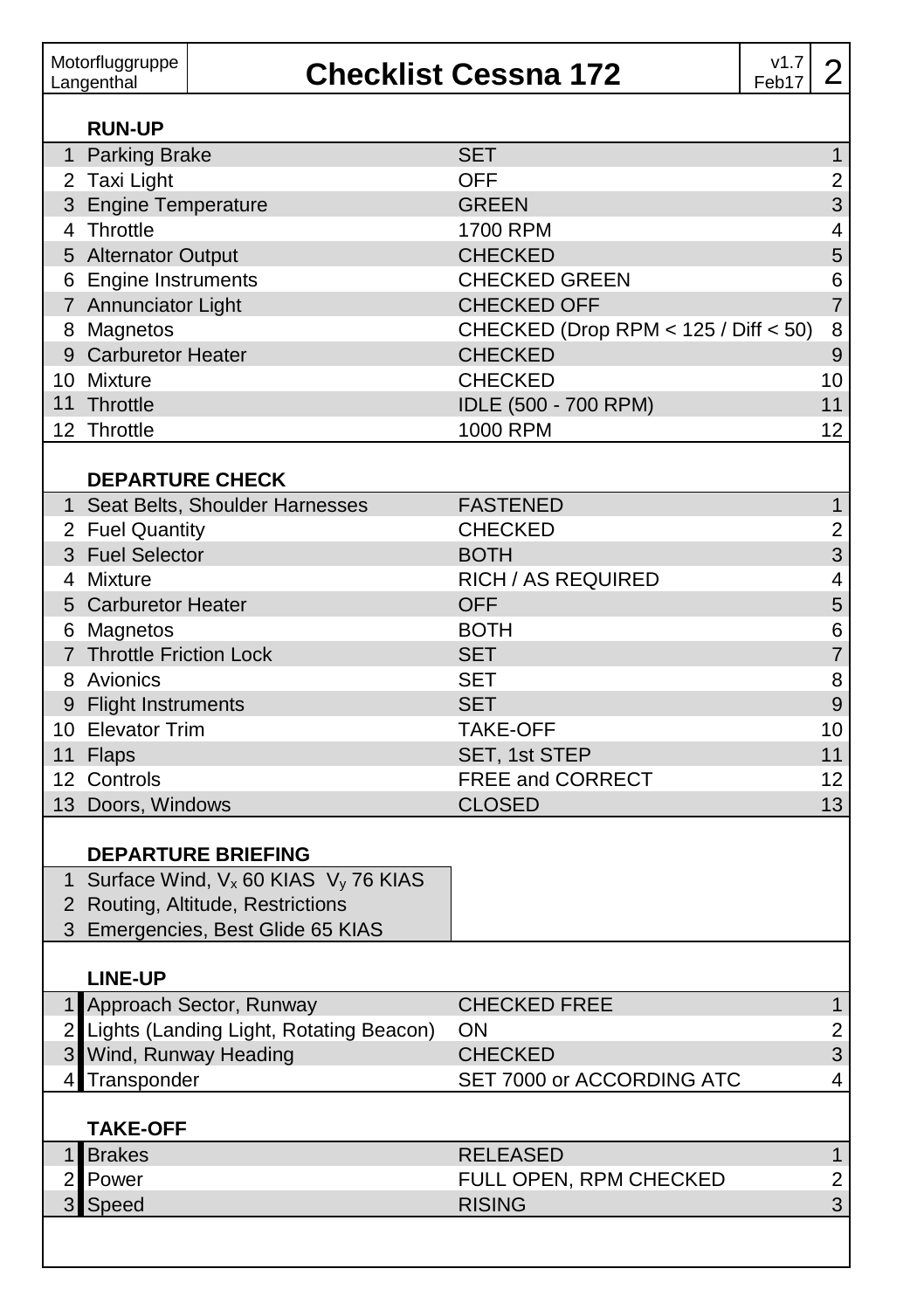| Motorfluggruppe<br>Langenthal    |                                      | <b>Checklist Cessna 172</b><br>Feb17 | v1.7 | 3                       |
|----------------------------------|--------------------------------------|--------------------------------------|------|-------------------------|
| <b>CLIMB CHECK</b>               |                                      |                                      |      |                         |
| 1 Flaps                          |                                      | <b>UP (&gt; 60 KIAS)</b>             |      | $\mathbf 1$             |
| Power<br>$\overline{2}$          |                                      | <b>CHECKED</b>                       |      | 2                       |
| <b>CRUISE CHECK</b>              |                                      |                                      |      |                         |
|                                  | 1 Flight / Engine Instruments        | <b>CHECKED</b>                       |      | $\mathbf{1}$            |
| 2 Cruise Power Setting           |                                      | <b>ACCORDING AFM</b>                 |      | 2                       |
| 3 Mixture Setting / Fuel         |                                      | <b>CHECKED</b>                       |      | 3                       |
| <b>DESCENT CHECK</b>             |                                      |                                      |      |                         |
| 1 ATIS                           |                                      | <b>RECEIVED</b>                      |      | $\mathbf{1}$            |
|                                  | 2 Flight Instruments, Avionics       | <b>SET</b>                           |      | 2                       |
| 3 Cabin                          |                                      | <b>CHECKED</b>                       |      | $\mathbf{3}$            |
|                                  | <b>APPROACH BRIEFING</b>             |                                      |      |                         |
| 1 Runway in Use                  |                                      |                                      |      |                         |
|                                  | 2 Routing, Altitude, Restrictions    |                                      |      |                         |
|                                  | 3 Missed Approach Procedure          |                                      |      |                         |
|                                  | 4 Surface Wind, Final Approach Speed |                                      |      |                         |
|                                  | <b>APPROACH PREPARATION</b>          |                                      |      |                         |
| 1 Altimeters                     |                                      | <b>SET</b>                           |      | $\mathbf{1}$            |
| 2 Landing Light                  |                                      | <b>CHECKED ON</b>                    |      | 2                       |
| 3 Fuel Quantity                  |                                      | <b>CHECKED</b>                       |      | 3                       |
| 4 Fuel Selector                  |                                      | <b>BOTH</b>                          |      | 4                       |
| 5 <sub>5</sub><br><b>Mixture</b> |                                      | <b>RICH</b>                          |      | 5                       |
| <b>Carburetor Heater</b><br>6    |                                      | <b>AS REQUIRED</b>                   |      | 6                       |
| 7 Flaps                          |                                      | AS REQUIRED Flaps 1 < 110 KIAS       |      | $\overline{7}$          |
|                                  |                                      | Flaps 2/3 < 85 KIAS                  |      |                         |
| <b>FINAL CHECK</b>               |                                      |                                      |      |                         |
| 1 Flaps                          |                                      | <b>SET</b>                           |      | $\mathbf{1}$            |
| 2 Final Approach Speed           |                                      | <b>ESTABLISHED</b>                   |      | 2                       |
| 3 Carburetor Heater              |                                      | <b>OFF</b>                           |      | 3                       |
| <b>GO AROUND</b>                 |                                      |                                      |      |                         |
| 1<br>Throttle                    |                                      | <b>FULL POWER</b>                    |      | $\mathbf{1}$            |
| 2 Carburetor Heater              |                                      | <b>OFF</b>                           |      | $\overline{\mathbf{c}}$ |
| 3 Attitude                       |                                      | ROTATE (> 60 KIAS)                   |      | 3                       |
| 4 Flaps                          |                                      | UP (slowly retract)                  |      | 4                       |
| <b>AFTER LANDING</b>             |                                      |                                      |      |                         |
|                                  |                                      | <b>OFF</b>                           |      | $\mathbf{1}$            |
| 1 Landing Light, Rotating Beacon |                                      |                                      |      |                         |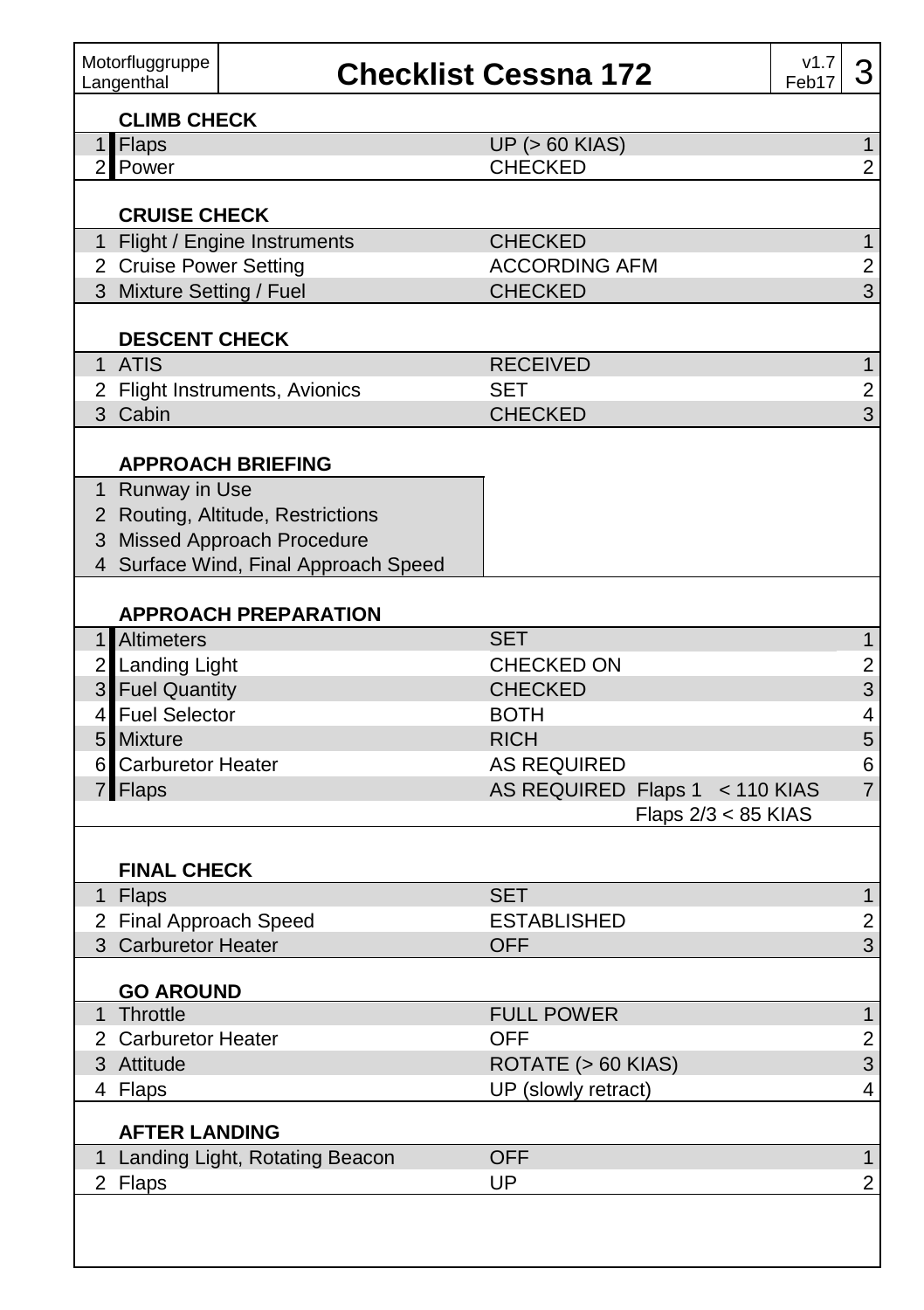| Motorfluggruppe<br>Langenthal |                                                             | <b>Checklist Cessna 172</b> |                 |                            |                           |              | v1.7<br>Feb17 | 4 |
|-------------------------------|-------------------------------------------------------------|-----------------------------|-----------------|----------------------------|---------------------------|--------------|---------------|---|
| <b>ENGINE SHUT DOWN</b>       |                                                             |                             |                 |                            |                           |              |               |   |
| 1 Electrical Consumers        |                                                             |                             | <b>OFF</b>      |                            |                           |              |               |   |
| 2 Avionics                    |                                                             |                             | 121.500 CHECKED |                            |                           |              |               |   |
| 3 Aspen Switch                |                                                             |                             | OFF             |                            |                           |              |               |   |
| 4 Avionics Power Switch       |                                                             |                             | <b>OFF</b>      |                            |                           |              |               |   |
| 5 Mixture                     |                                                             |                             | <b>CUT OFF</b>  |                            |                           |              |               |   |
| 6 Ignition                    |                                                             |                             | <b>OFF</b>      |                            |                           |              |               |   |
| 7 Alternator, Battery         |                                                             |                             | <b>OFF</b>      |                            |                           |              |               |   |
| 8 Flight Time Counter         |                                                             |                             | <b>NOTED</b>    |                            |                           |              |               |   |
|                               | <b>SPEEDS FOR OPERATION AT MAXIMUM TAKE-OFF MASS (MTOM)</b> |                             |                 |                            |                           |              |               |   |
| Rotate / Lift Off             |                                                             |                             | Flaps 1         |                            | (45) / 54 KIAS            |              |               |   |
| Best Angle v <sub>x</sub>     | (Sea Level / 10000 ft)                                      |                             | Flaps up        |                            | 60 / 65 KIAS              |              |               |   |
| Best Rate v <sub>v</sub>      | (Sea Level / 10000 ft)                                      |                             | Flaps up        |                            | 76/71 KIAS                |              |               |   |
| <b>Cruise Climb</b>           | (above 2000 ft AGL)                                         |                             | Flaps up        |                            |                           | 90 KIAS      |               |   |
| Approach                      |                                                             |                             | Flaps 1         |                            |                           | 80 KIAS      |               |   |
|                               | Final Approach (Short Field / Normal)                       |                             | Flaps 3         |                            | 61 / 65 KIAS              |              |               |   |
|                               | Go Around / Touch And Go                                    |                             | before Flaps up |                            |                           | > 60 KIAS    |               |   |
| <b>Best Glide</b>             |                                                             |                             | Flaps up        |                            |                           | 65 KIAS      |               |   |
| <b>Best Glide</b>             |                                                             |                             | Flaps 1         |                            |                           | 60 KIAS      |               |   |
| <b>Maneuvering Speed vA</b>   |                                                             |                             |                 |                            |                           | 99 KIAS      |               |   |
|                               | <b>Max. Demonstrated Crosswind</b>                          |                             |                 |                            |                           | <b>15 KT</b> |               |   |
| <b>POWER SETTINGS</b>         |                                                             |                             |                 |                            |                           |              |               |   |
| <b>Take-Off and Climb</b>     |                                                             |                             |                 | <b>Full Power</b>          |                           |              |               |   |
|                               | Cruise and Descend up to 5000 ft AMSL                       |                             |                 | 2300 RPM                   |                           |              |               |   |
|                               | Cruise and Descend above 5000 ft AMSL                       |                             |                 | 2400 RPM                   |                           |              |               |   |
| <b>Approach Descend</b>       |                                                             |                             |                 | <b>2200 RPM</b>            |                           |              |               |   |
| <b>Circuit</b>                |                                                             |                             |                 | 2000 RPM                   |                           |              |               |   |
| <b>LOADING HB-CIA</b>         |                                                             |                             |                 |                            |                           |              |               |   |
| <b>MTOM</b>                   |                                                             |                             | 1089 kg         |                            |                           |              |               |   |
|                               |                                                             |                             |                 |                            | Max. Cabin Load remaining |              |               |   |
|                               | Empty (including 4 USG unusable fuel)                       |                             |                 | $703 \text{ kg}$ => 386 kg |                           |              |               |   |
| Usable Fuel. 50 USG           |                                                             |                             |                 | 136 kg => 250 kg           |                           |              |               |   |
| <b>PRIMING TABLE</b>          |                                                             |                             |                 |                            |                           |              |               |   |
| <b>Engine Cold</b>            | $-10 °C$                                                    | 0°C                         |                 | $+10 °C$                   | $+20 °C$                  |              | $+30 °C$      |   |
| <b>Primer Pump</b>            | $3 - 4$                                                     | $1 - 2$                     |                 | $\bf{0}$                   | $\bf{0}$                  |              | $\bf{0}$      |   |
| <b>Throttle</b>               | $\mathbf{0}$                                                | 0                           |                 | $\overline{2}$             | $1 - 2$                   |              | $\mathbf{1}$  |   |
| <b>Engine Hot</b>             | $-10 °C$                                                    | 0 °C                        |                 | $+10 °C$                   | $+20 °C$                  |              | +30 °C        |   |
| <b>Primer Pump</b>            | $\mathbf{0}$                                                | $\mathbf 0$                 |                 | $\mathbf{0}$               | 0                         |              | $\mathbf{0}$  |   |
| <b>Throttle</b>               | $1 - 3$                                                     |                             |                 | $0 - 1$                    |                           |              |               |   |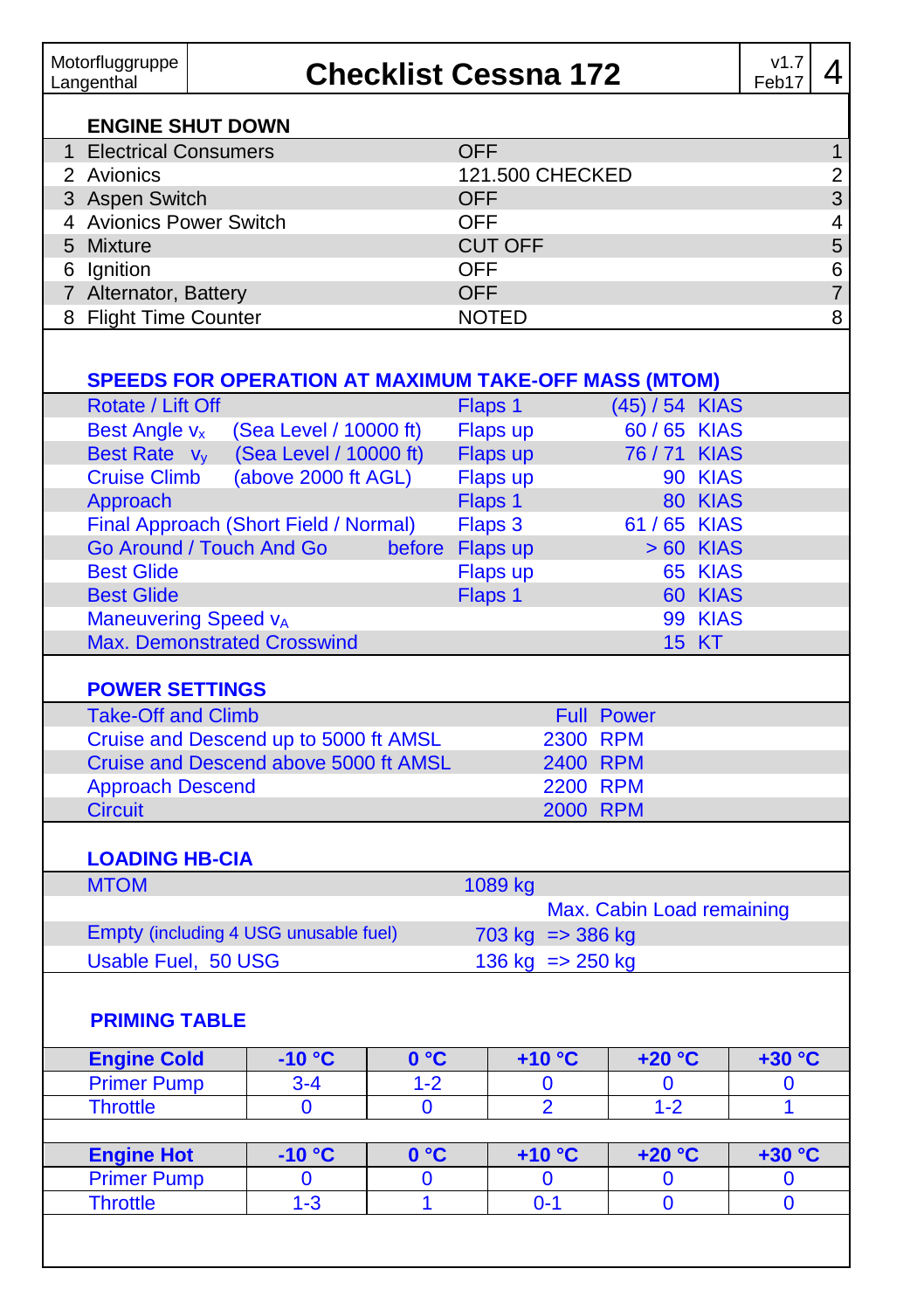|    | Motorfluggruppe<br>Langenthal                                   |                                 | <b>Emergency Checklist Cessna 172</b> | v1.7<br>Feb17 | 5              |  |  |  |  |  |
|----|-----------------------------------------------------------------|---------------------------------|---------------------------------------|---------------|----------------|--|--|--|--|--|
|    | <b>Flight Checklist for Emergency</b><br>Massgebend ist das AFM |                                 |                                       |               |                |  |  |  |  |  |
|    |                                                                 | <b>FIRE ON GROUND</b>           |                                       |               |                |  |  |  |  |  |
|    | 1 Starter                                                       |                                 | <b>CRANKING ENGINE</b>                |               | 1              |  |  |  |  |  |
|    | <b>IF ENGINE STARTS</b>                                         |                                 |                                       |               |                |  |  |  |  |  |
|    | 2 Power                                                         |                                 | 1700 RPM for a few minutes            |               | $\mathbf{2}$   |  |  |  |  |  |
|    | 3 Engine                                                        |                                 | <b>SHUT DOWN and inspect</b>          |               | 3              |  |  |  |  |  |
|    |                                                                 | <b>IF ENGINE FAILS TO START</b> |                                       |               |                |  |  |  |  |  |
|    | 4 Throttle                                                      |                                 | <b>FULL OPEN</b>                      |               | 4              |  |  |  |  |  |
|    | 5 Mixture                                                       |                                 | <b>IDLE CUT OFF</b>                   |               | 5              |  |  |  |  |  |
|    | <b>6</b> Starter                                                |                                 | <b>CRANKING continue</b>              |               | $6\phantom{a}$ |  |  |  |  |  |
|    | <b>7 Fire Extinguisher</b>                                      |                                 | <b>OBTAIN</b>                         |               | 7              |  |  |  |  |  |
|    | 8 Battery, Alternator                                           |                                 | <b>OFF</b>                            |               | 8              |  |  |  |  |  |
| 9. | <b>Ignition</b>                                                 |                                 | <b>OFF</b>                            |               | 9              |  |  |  |  |  |
|    | <b>10 Fuel Selector Valve</b>                                   |                                 | <b>OFF</b>                            |               | 10             |  |  |  |  |  |
|    | 11 Pax and Crew                                                 |                                 | <b>EVACUATE</b>                       |               | 11             |  |  |  |  |  |
|    |                                                                 |                                 |                                       |               |                |  |  |  |  |  |

## *FIRE IN FLIGHT*

|    | <b>ELECTRICAL FIRE (Smoke in cabin)</b>        |                                    |   |
|----|------------------------------------------------|------------------------------------|---|
| 1. | <b>Battery, Alternator</b>                     | <b>OFF</b>                         |   |
|    | 2 Vents/Cabin Air/Heat                         | <b>CLOSED</b>                      | 2 |
|    | 3 Fire Extinguisher                            | <b>ACTIVATE (if available)</b>     | 3 |
| 4  | <b>All Other Switches (except ignition)</b>    | <b>OFF</b>                         | 4 |
|    | <b>ENGINE FIRE</b>                             |                                    |   |
|    | 1 Mixture                                      | <b>IDLE CUT OFF</b>                |   |
|    | 2 Fuel Selector Valve                          | <b>OFF</b>                         |   |
|    | 3 Battery, Alternator                          | <b>OFF</b>                         | 3 |
|    | <b>Cabin Heat and Air</b>                      | <b>OFF (except overhead vents)</b> |   |
|    | 5 Airspeed                                     | 100 KIAS (try to find an airspeed  | 5 |
|    |                                                | which provides an incombustible    |   |
|    |                                                | mixture)                           |   |
|    | <b>PREPARE FOR POWER OFF EMERGENCY LANDING</b> |                                    |   |
|    |                                                |                                    |   |
|    |                                                |                                    |   |
|    |                                                |                                    |   |
|    |                                                |                                    |   |